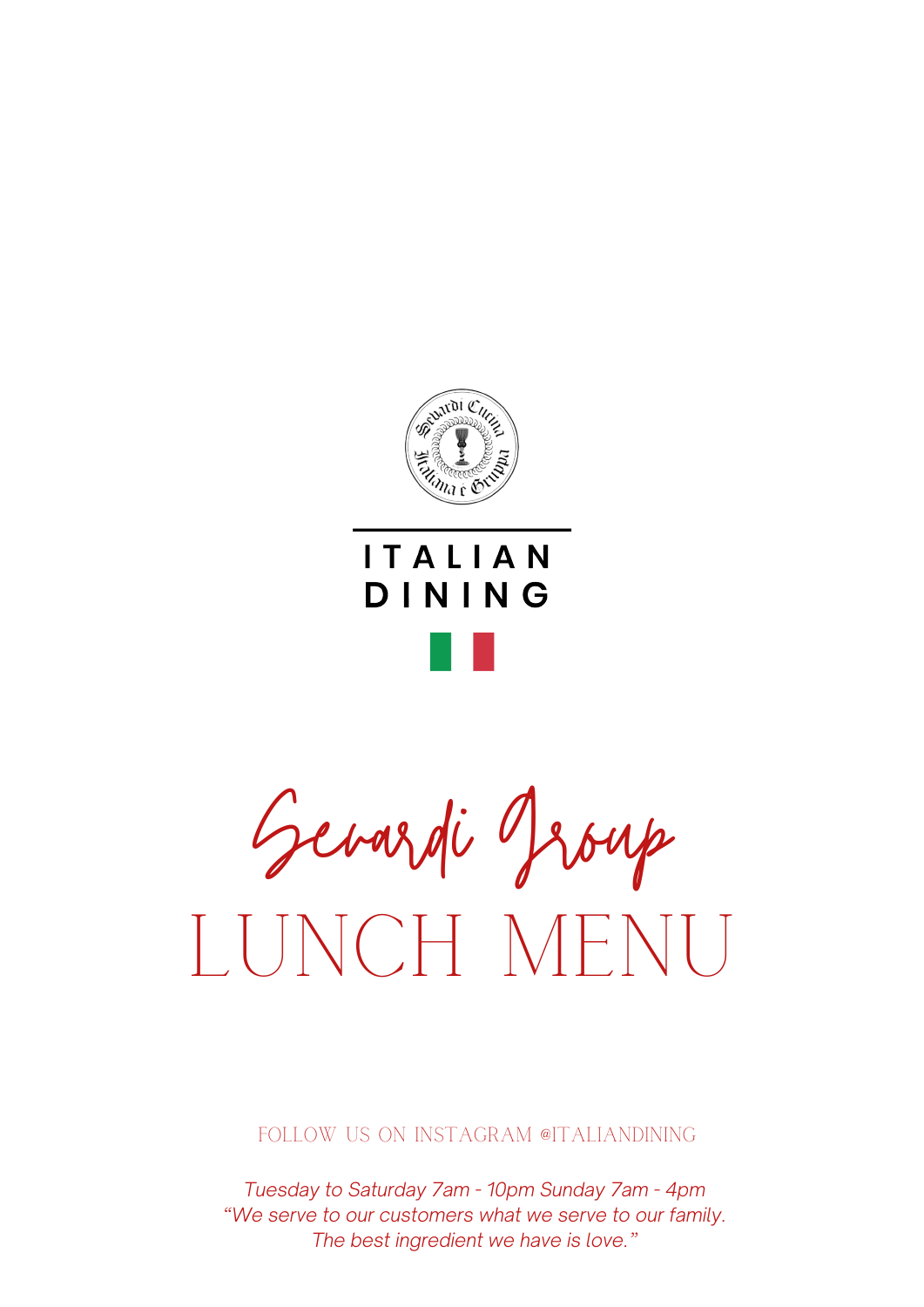

| Campari & soda                                        | \$12 |
|-------------------------------------------------------|------|
| <b>Aperol Spritz</b><br>Prosecco, Aperol & soda       | \$15 |
| <b>Antico Spritz</b><br>Prosecco, rosso Antico & soda | \$15 |
| Negroni<br>Red fizz, gin Campari & Cinzano Rosso      | \$15 |
| Americano<br>Campari, Cinzano Rosso & soda            |      |



| <b>Mini Arancini</b><br>Secret recipe, from Sicily with love<br>with mixed leaf salad                                 | \$15 |
|-----------------------------------------------------------------------------------------------------------------------|------|
|                                                                                                                       | \$18 |
| Calamari<br>with salad & aioli                                                                                        | \$24 |
| <b>Olive Miste</b><br><b>Marinated olives</b>                                                                         | \$7  |
| <b>Positano Healthy</b><br>wild rice, brown rice, salmon sashimi,<br>avocado, corn, red onion & mixed leaf<br>lettuce | \$25 |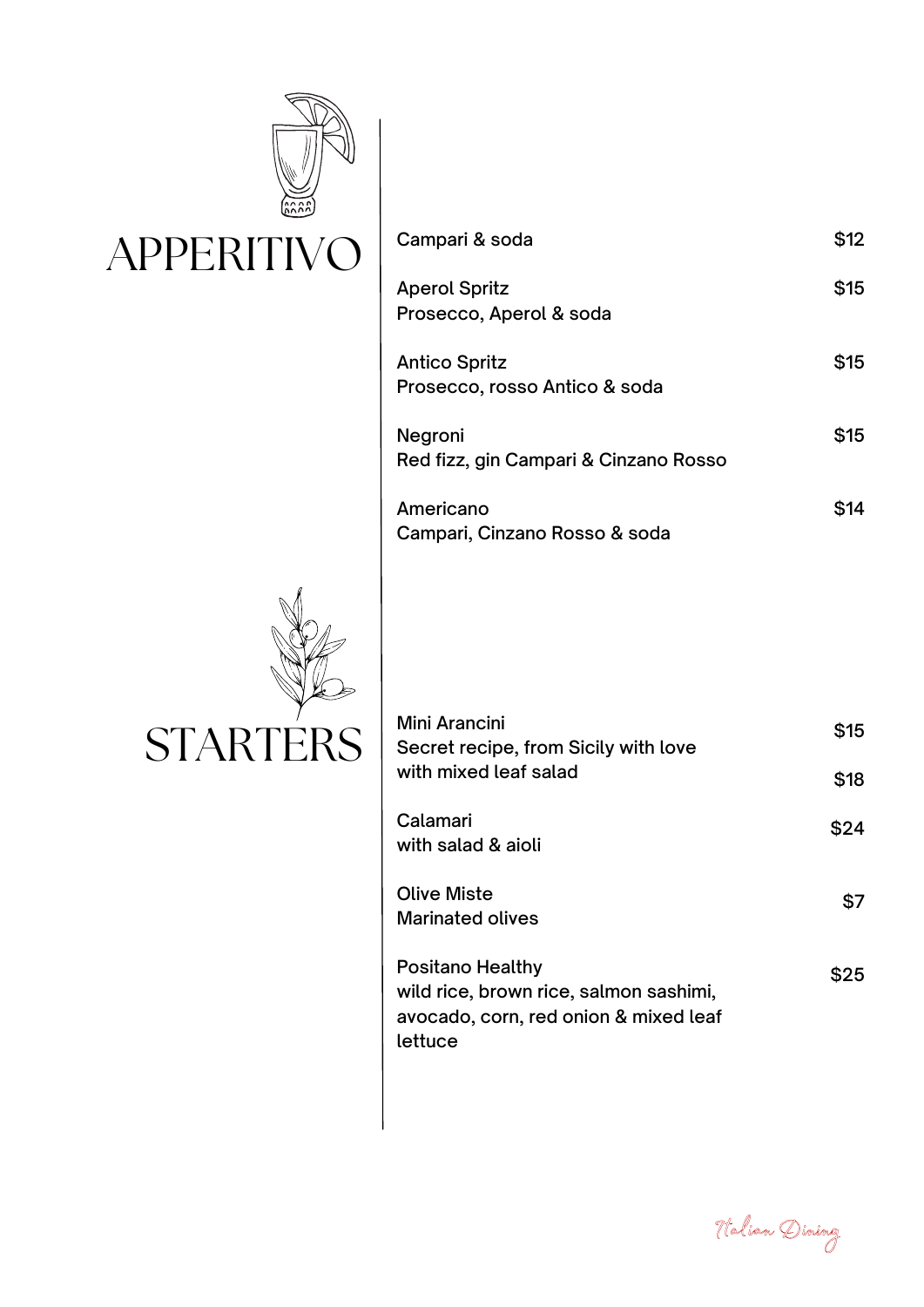

## PANINI

| <b>Tricolore</b><br>San Danielle Prosciutto, buffalo mozzarella,<br>wild rocket, tomato | \$14 |
|-----------------------------------------------------------------------------------------|------|
| Montalbano<br>Grilled zucchini, roasted capsicum,<br>eggplant, provolone (V)            | \$14 |
| Benigni<br>Smoked salmon, avocado, herbed goat's<br>cheese                              | \$15 |
| Diavola<br>Spiced marinated chicken, caramelised<br>onion, lettuce, mayo                | \$14 |
| Tonno<br>Tuna, cucumber, olives, lettuce, mayo                                          | \$14 |
| Bunga Bunga<br>Chicken schnitzel, lettuce, tomato, aioli                                | \$15 |
| Nonna's<br>Salame Felino, provolone, roasted eggplant                                   | \$14 |
| Italian Job<br>Pancetta & egg roll with your choice of<br>sauce                         | \$11 |

Italian Dining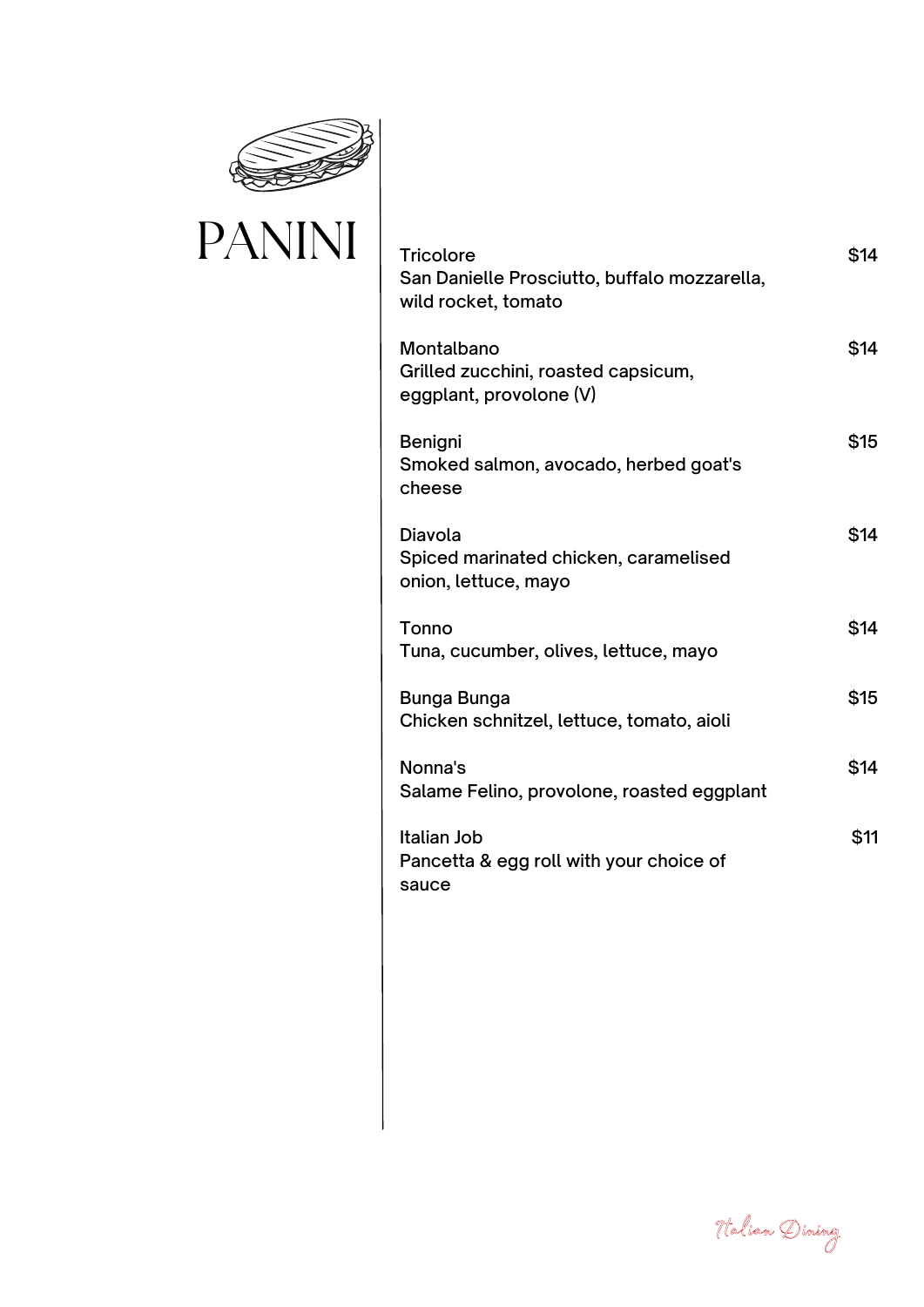

| Spaghetti Bolognese<br>Beef & pork ragu sauce                                                     | \$24        |
|---------------------------------------------------------------------------------------------------|-------------|
| Spaghetti Marinara<br>Mixed fresh seafood & napoli sauce                                          | \$27        |
| <b>Fettucine Anchovy</b><br>Garlic, chilli, anchovy in olive oil, white wine,<br>and fresh tomato | \$25        |
| <b>Fettucine Carbonara</b><br>Crushed black pepper, pancetta, egg yolk &<br>cream sauce           | \$24        |
| <b>Penne Amatriciana</b><br>Onion, pancetta, garlic, chilli & napoli sauce                        | \$24        |
| Penne Boscaiola<br>Pancetta, mushroom & cream sauce                                               | \$25        |
| Meat Lasagne (home made)<br>Traditional beef & pork served with salad                             | \$25        |
| Gnocchi of the day                                                                                | <b>SPOA</b> |
| Risotto of the day                                                                                | <b>SPOA</b> |
| (please ask staff for details)                                                                    |             |
| <b>Chicken Scaloppine</b><br>Lemon glaze & capers with white wine                                 | \$25        |
| <b>Veal Scaloppine</b><br>Mushroom & white wine                                                   | \$25        |
| <b>Veal Milanese</b><br>Veal lightly crumbed in golden bread crumb<br>& lemon                     | \$25        |
| Chicken schnitzel<br>With salad & chips                                                           | \$25        |

Fish & chips John Dory with tartare & salad



\$27



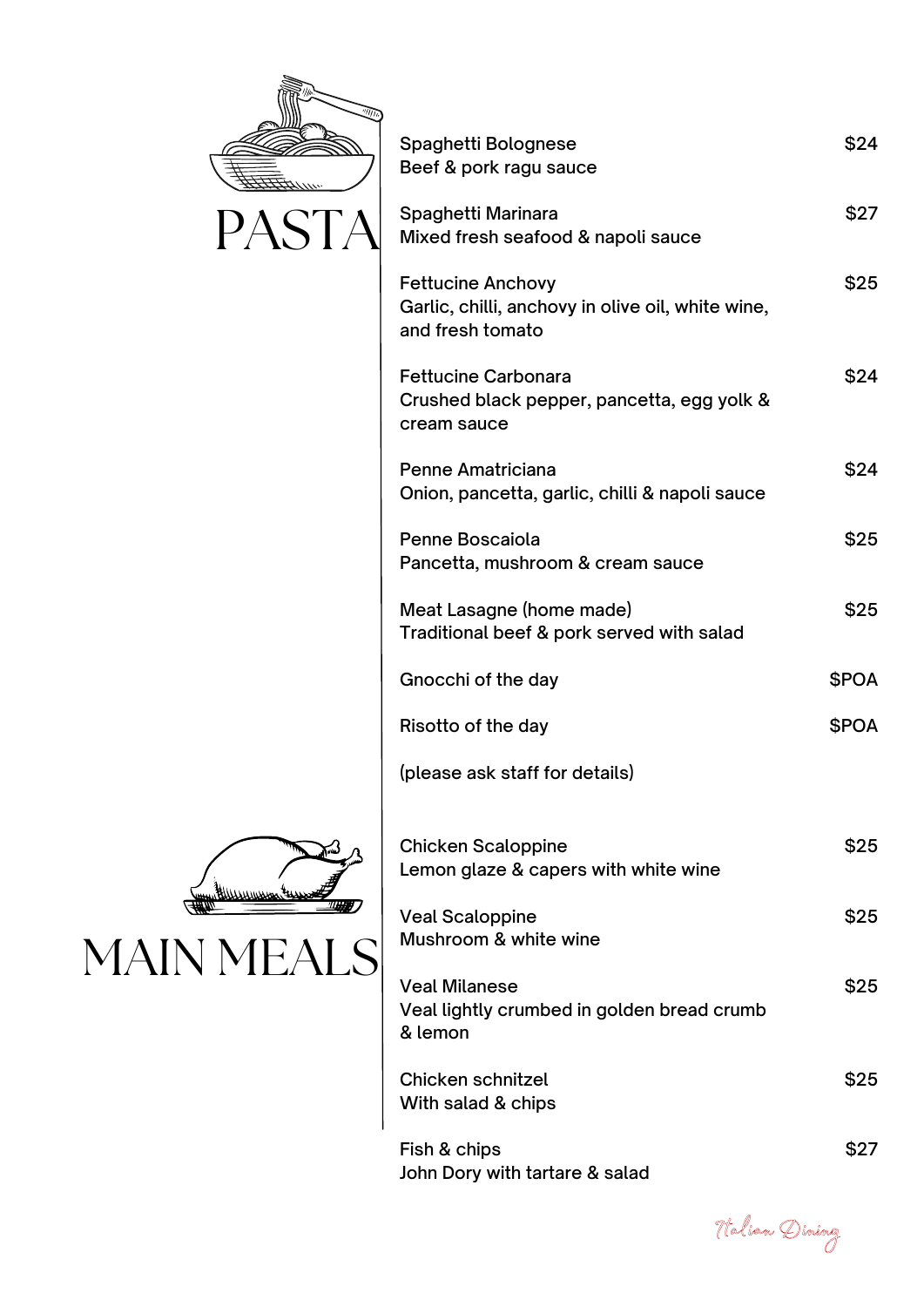

| Marinara (V)<br>Olive oil, tomato, oregano (no cheese)                         | \$15         |
|--------------------------------------------------------------------------------|--------------|
| Margherita (V)<br>Tomato, basil and oregano                                    | \$15         |
| Montagna (V)<br>Mushroom, rocket & balsamic                                    | \$18         |
| Carne<br>Salami, chorizo, ham & pepperoni                                      | \$22         |
| Capriccioso<br>Ham, mushroom, pepperoni, artichoke,<br>capsicum                | \$22         |
| Hawaiian<br>Ham & pineapple                                                    | \$18         |
| Europa<br>Anchovy, olive, capsicum & onion                                     | \$22         |
| Pollo<br>Chicken, onion, sun dried tomato, capsicum                            | \$24         |
| Chorizo<br>Smoked chorizo, chicken, caramelised<br>onion, capsicum             | \$24         |
| Positano (V)<br>Artichoke, sun dried tomato, olives,<br>capsicum               | \$24         |
| Punchinello<br>Prawns, salmon, lemon                                           | \$25         |
| <b>Calzone Napoli</b><br>Salami, onion & olives served with salad              | \$25         |
| 0.5 metre pizza - choice of 3 toppings<br>1 metre pizza - choice of 4 toppings | \$50<br>\$90 |

Italian Dining